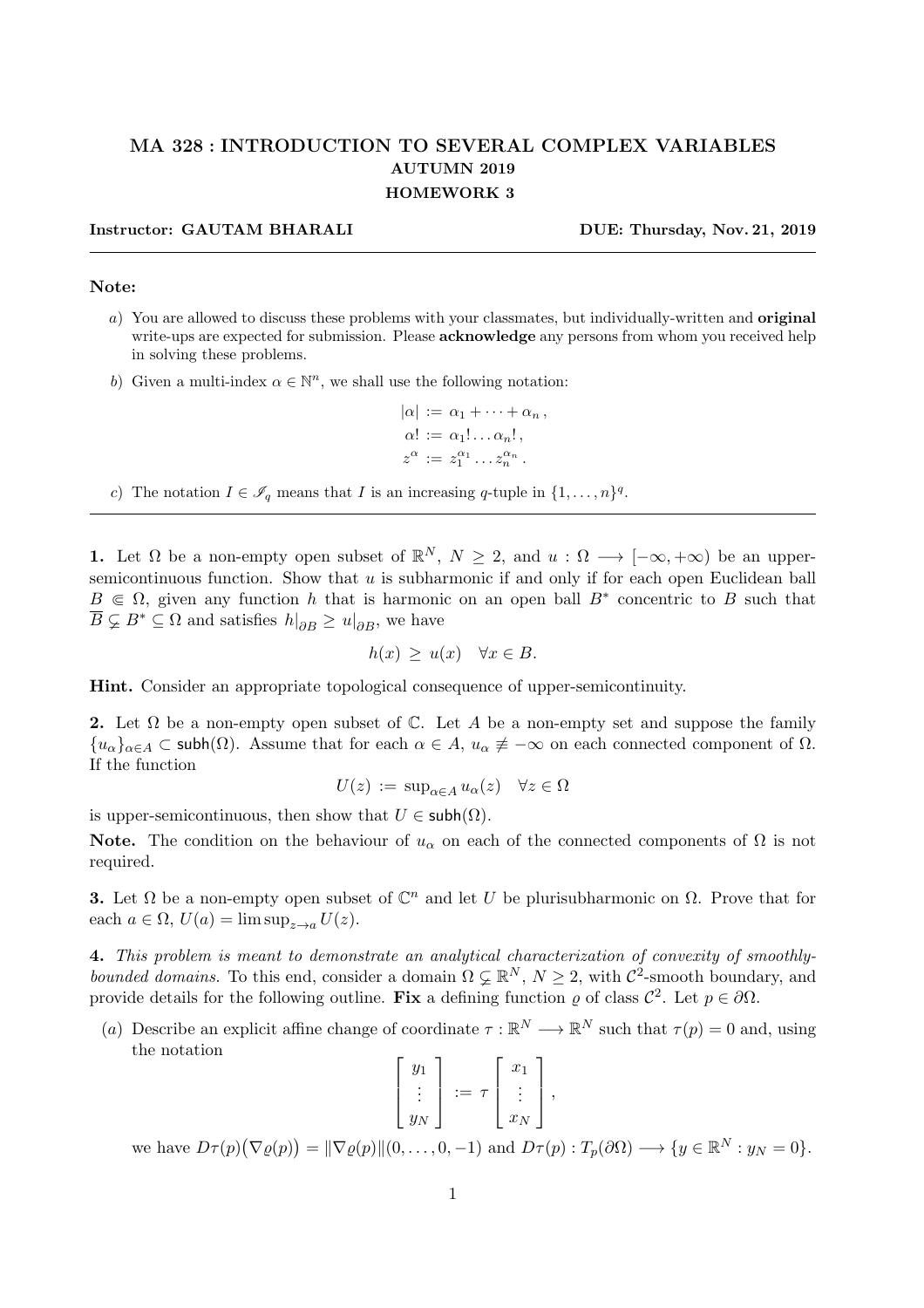(b) Re-express the equation of  $\partial\Omega$  in  $(y_1, \ldots, y_N)$ -coordinates: i.e., show that there exists an open ball B centred at  $y = 0$  and a function  $\varphi : (B \cap \{y : y_N = 0\}) \longrightarrow \mathbb{R}$  such that

$$
\partial(\tau(\Omega)) \cap B = \{y \in B : y_N = \varphi(y_1, \dots, y_{N-1})\}.
$$

(c) From (a) and (b), deduce that  $\Omega$  is convex if and only if

$$
\sum_{j,k=1}^N \frac{\partial^2 \varrho}{\partial x_j \partial x_k}(p) V_j V_k \ge 0 \quad \forall V \in T_p(\partial \Omega) \text{ and } \forall p \in \partial \Omega.
$$

Hint. You may use without proof the fact that affine maps preserve convexity.

**5.** Let  $\Omega$  be a non-empty open subset of  $\mathbb C$  and let u be subharmonic on  $\Omega$ . Let  $\kappa : \mathbb R \longrightarrow \mathbb R$  be an increasing convex function. Define

$$
U(z) := \begin{cases} \kappa \circ u(z), & \text{if } z \notin u^{-1}\{-\infty\}, \\ \lim_{x \to -\infty} \kappa(x), & \text{if } z \in u^{-1}\{-\infty\}. \end{cases}
$$

Show that  $U$  is subharmonic

Hint. You need not establish that the limit stated above exists. Look through the literature for a suitable theorem that involves convex functions and finite measures, and state clearly any such theorem that you use.

6. Let X be an n-dimensional complex manifold and let  $\mathfrak{A} = \{ (U_\alpha, \psi_\alpha) : \alpha \in A \}$  be the complex structure on X. Let TX be the classical (i.e., real) tangent bundle of X obtained by viewing  $\mathfrak A$ as a  $\mathcal{C}^{\infty}$ -smooth atlas. Recall that this means that — denoting by  $\pi$  the bundle-projection of TX onto  $X$  — we have:

• for each  $\alpha \in A$ , homeomorphisms  $h_{\alpha}$  such that the diagrams

$$
\pi^{-1}(U_{\alpha}) \xrightarrow{h_{\alpha}} U_{\alpha} \times \mathbb{R}^{2n}
$$
\n
$$
\uparrow \qquad \qquad \downarrow \qquad \qquad \downarrow \qquad \text{proj}_1
$$
\n
$$
U_{\alpha}
$$

commute (here  $proj_1$  denotes the projection onto the first factor); and

• smooth maps  $g_{\alpha\beta}: U_{\alpha}\cap U_{\beta}\longrightarrow GL(2n,\mathbb{R})$ , for all  $\alpha,\beta\in A$  such that  $U_{\alpha}\cap U_{\beta}\neq\emptyset$ , that determine the transition functions for  $TX$ ;

that are canonically determined by the collection  $\{\psi_{\alpha} : \alpha \in A\}$ . Write

$$
T^{\mathbb{C}}X := \bigcup_{x \in X} (T_x X) \otimes \mathbb{C}.
$$

Show, using  $\mathfrak{A}$ , that  $T^{\mathbb{C}}X$  can be endowed with the structure of a smooth complex vector bundle whose fibres are 2*n*-dimensional complex vector spaces.

7. Let  $\mathcal{H}_1$  and  $\mathcal{H}_2$  be two separable Hilbert spaces and let  $T : \mathcal{H}_1 \longrightarrow \mathcal{H}_2$  be a densely-defined unbounded (linear) operator. Show that T is a closed operator if and only if  $Dom(T)$  is a Hilbert space when equipped with the graph norm.